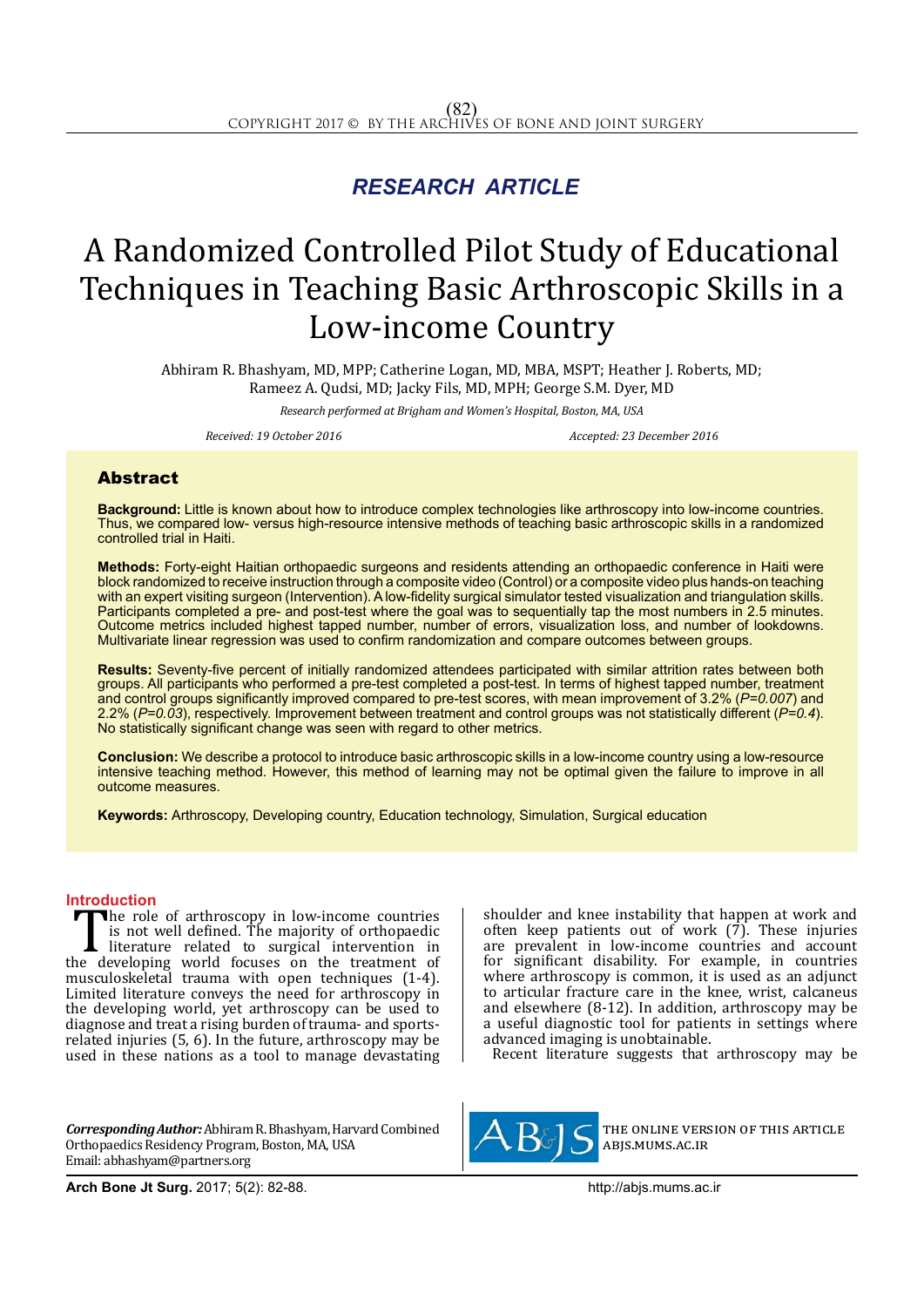THE ARCHIVES OF BONE AND JOINT SURGERY. ABJS.MUMS.AC.IR TEACHING ARTHROSCOPY IN A LOW-INCOME COUNTRY VOLUME 5. NUMBER 2. MARCH 2017

introduced into low-income countries after methods to control the burden of disease from musculoskeletal injury and infection are established (13). Yet, little is known about how to introduce new surgical technologies into poorer countries like Haiti. The orthopaedic literature does offer principles of appropriate technology transfer to developing countries,but a description of methods for technology transfer is noticeably absent (2, 13).

In addition to patient need, local orthopaedic surgeons are also hopeful for the introduction of arthroscopy. A recent needs assessment conducted in Haiti identified arthroscopy as the skill which local orthopaedic surgeons most wanted to learn (14). Given this interest, we devised a teaching protocol using a previously validated portable simulator to begin introducing basic arthroscopic skills to Haiti based on the Fundamentals of Arthroscopic Surgery Training (FAST) curriculum (15).

In this randomized controlled pilot study, our aim was to compare two methods (low and high resource) of introducing basic arthroscopic skills training in Haiti. We

hypothesized that both standardized lecture/video presentations alone (low-resource intensity) and in combination with expert instruction (high-resource intensity) would improve baseline performance, but teaching transfer from expert instruction would be superior to that from a lecture/video alone.

#### **Materials and Methods**

*Study type:* Prospective randomized controlled trial *Setting:* Our study was conducted during the Haitian Annual Assembly for Orthopaedic Trauma (HAAOT) over a single session in April 2015.

*Subject enrollment:* This study received IRB exemption from our hospital's Institutional Review Board. Eligible subjects were Haitian orthopaedic surgery residents and attending surgeons who attended the conference. Lottery tickets to win a prize were provided as an inducement for participation and improved performance.

*Study design* [Figure 1]*:* Forty-eight Haitian orthopaedic residents and attending surgeons were block randomized



**Figure 1. Flow diagram of subject enrollment.**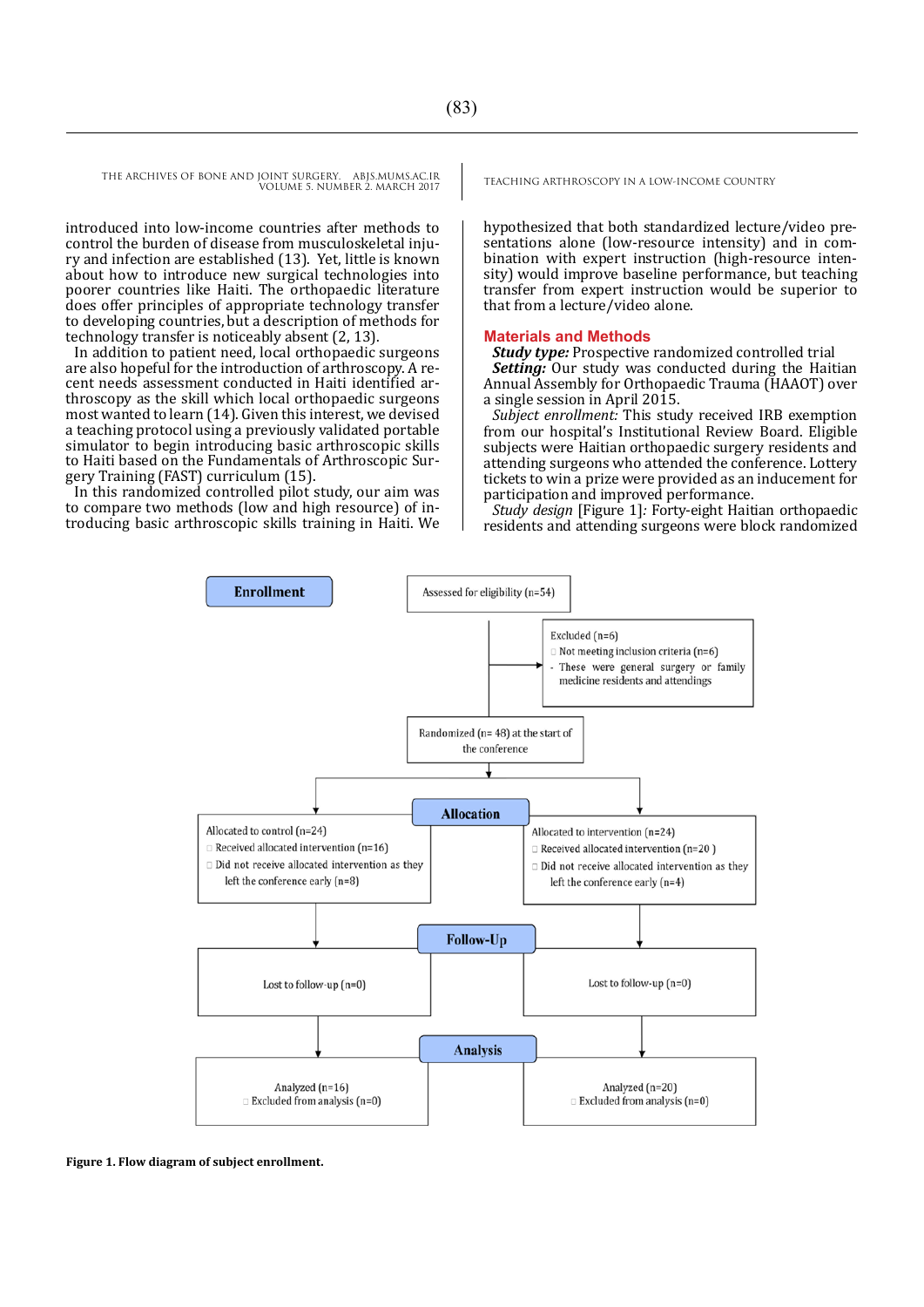THE ARCHIVES OF BONE AND JOINT SURGERY. ABJS.MUMS.AC.IR VOLUME 5. NUMBER 2. MARCH 2017

at the start of the conference to receive skills instruction. The random allocation sequence was created and concealed until after intervention was assigned using labeled notecards. The intervention consisted of a 5-minute description of general arthroscopic principles followed by 10 minutes with an expert on the simulator demonstrating appropriate techniques in visualization, triangulation, and hand-eye coordination. The control consisted of a composite teaching video alone. All participants initially received skills instruction through a 10-minute video presentation based on the freely available FAST videos (http://www.aana.org/FASTProgram/Overview). All participants then completed a pre-test on a previously validated, low-fidelity surgical simulator for basic arthroscopy (Sawbones, Vashon Island, Washington) (15). The simulator consists of an arthroscopic camera, computer monitor, arthroscopic probe, and an opaque box covering a construct with numbers arranged randomly from 1 to 21 [Figure 2].

Participants were instructed to sequentially tap the most numbers they could within 2.5 minutes while maintaining visualization of the probe tip to test visualization and triangulation skills. Following the pre-test, the intervention group received additional hands-on instruction with an expert. Both groups were able to reference the instructional video between their pre- and post-tests. Both groups then completed a post-test.

FRACTURE NON-UNIONS AND COMPUTED TOMOGRAPHY

*Outcome measures:* Previously validated metrics used for outcome assessment included highest number tapped sequentially, number of errors (unintentionally tapping any areas outside of the numbered tags), visualization loss (number of times probe tip was lost from field of view), and number of look-downs (physically turning eyes away from monitor and looking down at operator's hands) (15-16). Visualization loss and number of lookdowns were assessed by a PGY-3 or PGY-4 United Statesbased orthopaedic surgery resident. Demographic data, including trainee level, experience with arthroscopy, surgical-handedness, and participation in video game play was also recorded.

*Statistical analysis:* Data was analyzed using STATA/ IC13. Multivariate linear regression was used to compare demographic data between groups to confirm randomization and to compare outcome metrics. A *P-value* less than 0.05 was considered statistically significant.

#### **Results**

#### *Demographics*

In total, forty-eight orthopaedic surgeons and residents (100% of eligible participants) consented to participate in this study at the start of the conference and were randomized. Twenty-five percent of subjects who were randomized at the beginning of the conference



**Figure 2. Arthroscopy simulator module setup.**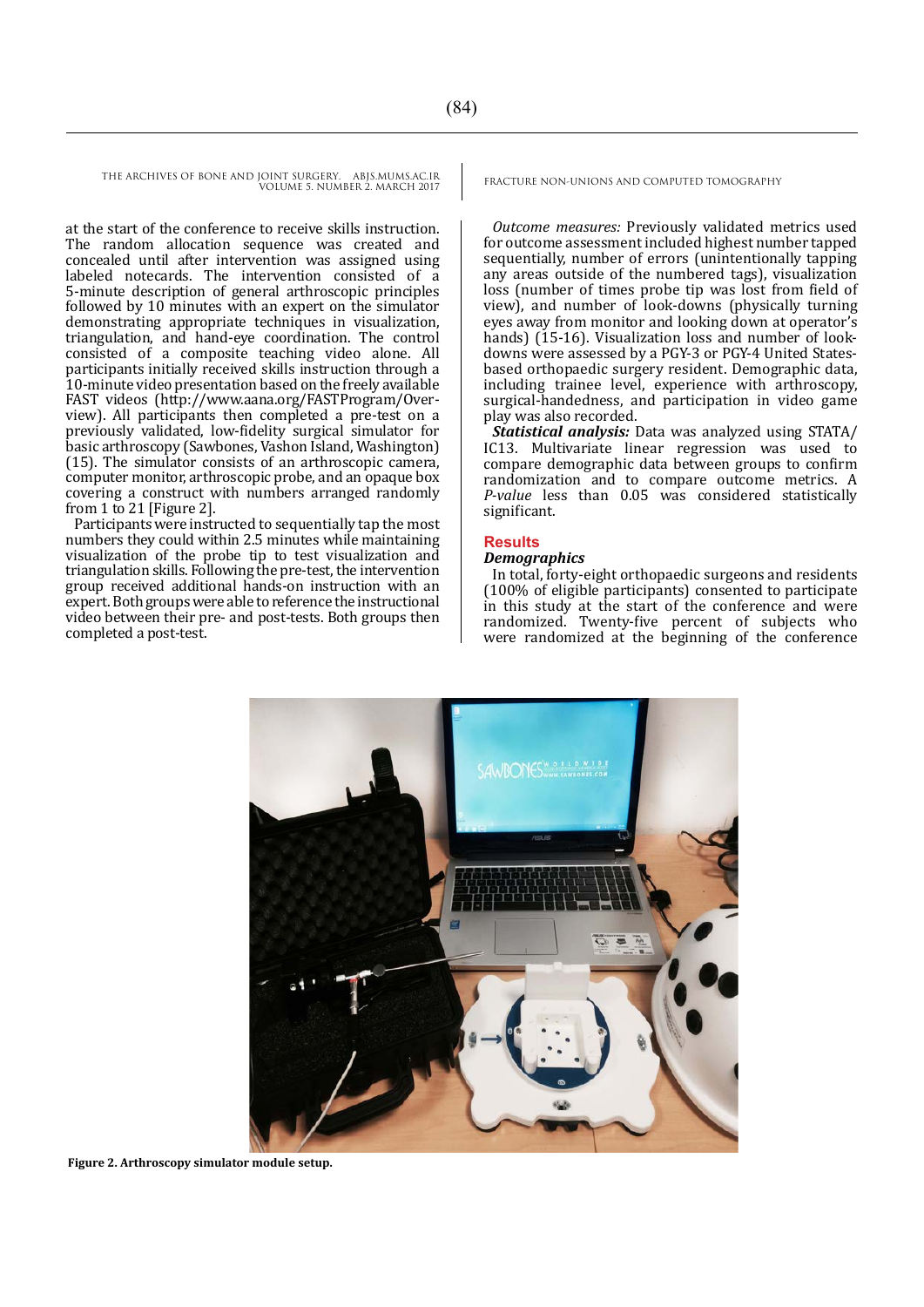THE ARCHIVES OF BONE AND JOINT SURGERY. ABJS.MUMS.AC.IR<br>VOLUME S NUMBER 2 MARCH 2017 VOLUME 5. NUMBER 2. MARCH 2017

| Table 1. Characteristics of the study sample demonstrating similar distribution between groups a |                  |                  |                     |  |
|--------------------------------------------------------------------------------------------------|------------------|------------------|---------------------|--|
|                                                                                                  | $(\%)$ No./Total |                  |                     |  |
| <b>Characteristics</b>                                                                           | Total $(n=36)$   | Control $(n=16)$ | Intervention (n=20) |  |
| Male sex                                                                                         | 34/36 (94.4)     | 16/16(100)       | 18/20(90)           |  |
| Resident                                                                                         | 29/36 (80.6)     | 12/16(75)        | 17/20(85)           |  |
| Prior arthroscopy experience                                                                     | 8/36(22.2)       | 6/16(37.5)       | 2/20(10)            |  |
| Right-hand dominance                                                                             | 33/36 (91.2)     | 14/16 (87.5)     | 19/20 (95)          |  |
| Plays video games                                                                                | 19/36 (52.8)     | 9/16(56.2)       | 10/20(50)           |  |
| Age, mean (SD)                                                                                   | 32.6(5.7)        | 34(7.3)          | 31.5(3.8)           |  |

<sup>a</sup>No significant differences between groups were found in any of these characteristics

had left the conference before the study started. All participants who performed a pre-test completed a posttest. Randomization was successful with no significant differences in demographic characteristics [Table 1]. To summarize, 80.6% of participants were residents, 22.2% had participated in at least one arthroscopy case before, 91.2% were right-hand dominant, and 52.8% endorsed playing video games. Mean age (+/- standard deviation) was  $32.6 + (-5.7)$  years.

#### *Highest tapped number*

The primary outcome measure was "highest tapped number," defined as the highest number reached by task time completion at 2.5 minutes. When compared to pre-test scores, both intervention and control groups improved on average by 3.2% (*P=0.007*) and 2.2% (*P=0.03*), respectively [Figure 3]. Improvement between intervention and control groups was not statistically different (*P=0.4*).



**Figure 3. (a) Completion (highest tapped number) comparison between intervention and control groups. Statistically significant improvement (\*p<0.05) in both groups, but not different between groups.** 



**Figure 3. (b) Number of errors comparison between intervention and control groups. No statistically significant change within or between groups.**

#### *Other outcome measures*

No statistically significant change in number of errors, visualization loss, or look-downs was observed within or between treatment and control groups [Figure 3b-d].



**Figure 3. (c) Visualization loss comparison between intervention and control groups. No statistically significant change within or between groups.**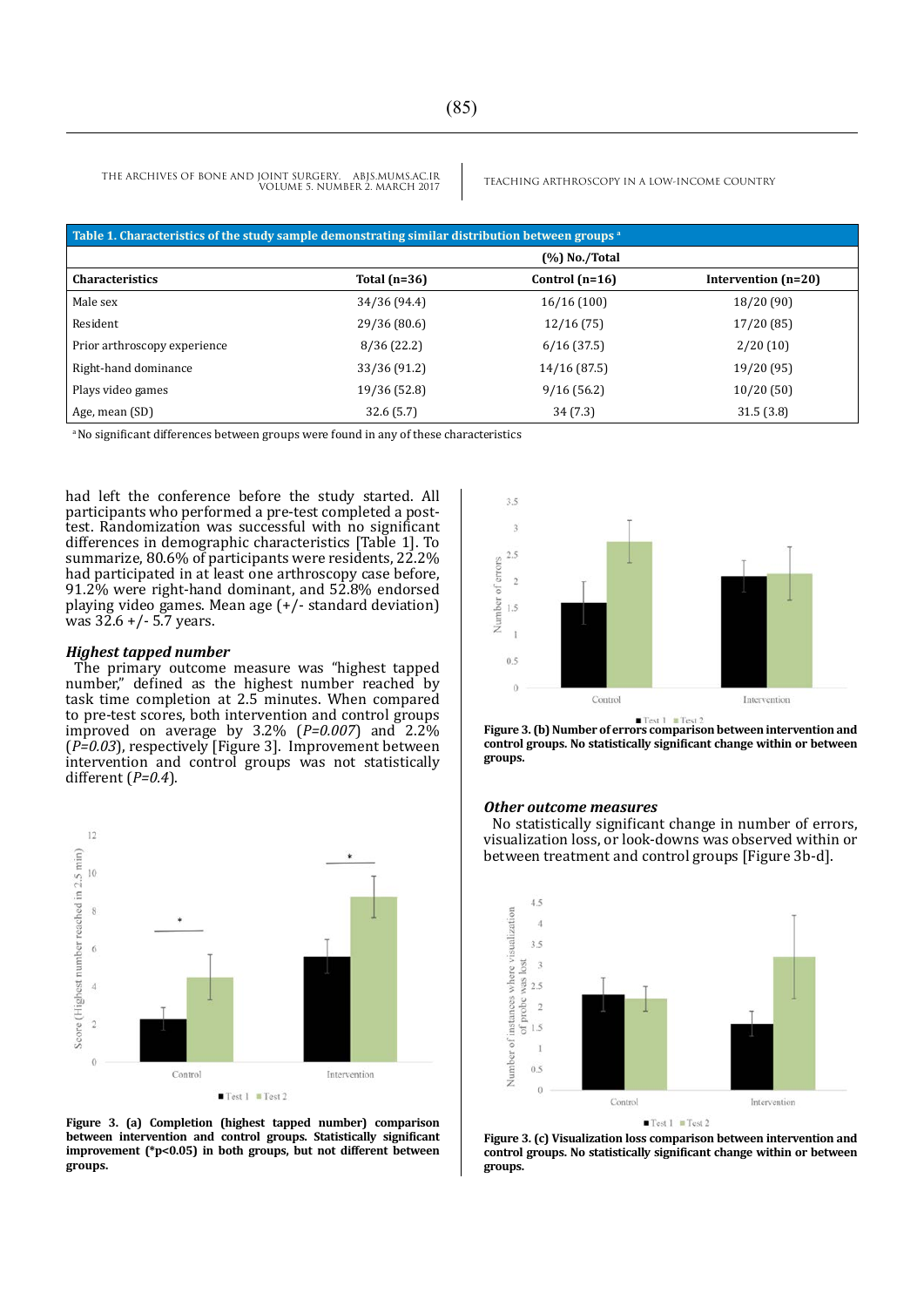

VOLUME 5. NUMBER 2. MARCH 2017

**Figure 3. (d) Number of lookdowns comparison between intervention and control groups. No statistically significant change within or between groups.**

#### *Cost analysis of the teaching protocol*

We also compared the true budget costs for the lowresource (control) and high-resource (intervention) groups. Ranges in Table 2 are provided for (1), (2) and (3) based on observed price variation at the HAAOT conference over the two previous years. We find that the addition of an expert visiting orthopaedic surgeon traveling to Haiti specifically for an arthroscopic teaching program and working as a volunteer without pay increases the cost of the low-resource teaching protocol by approximately 29-39%; however, this data is specific to the location of our conference and the length of stay. During the time period of our study, this cost was reimbursed by departmental funds or conference funding provided by sponsors.

| Table 2. Cost analysis between low-resource (control) and high-<br>resource (intervention) group           |          |                     |  |
|------------------------------------------------------------------------------------------------------------|----------|---------------------|--|
|                                                                                                            | Control  | <b>Intervention</b> |  |
| <b>FAST Arthroscopy Workstation</b><br>Bundle                                                              | 3344.5   | 3344.48             |  |
| Miscellaneous supplies (paper,<br>stopwatches, pens)                                                       | 20       | 20                  |  |
| <b>FAST</b> videos                                                                                         | $\Omega$ | 0                   |  |
| (1) Flight for visiting expert<br>orthopaedic surgeon                                                      |          | 700-900             |  |
| (2) Housing for visiting expert<br>orthopaedic surgeon $\left[\sim 100-150\right]$<br>night, 2 nights)     |          | 200-300             |  |
| (3) Expenses for visiting expert<br>orthopaedic surgeon $\left[\sim 140 - 60/\text{day}\right]$<br>2 days) |          | 80-120              |  |
| Total Cost (\$)                                                                                            | 3364.5   | 4344.48-4684.48     |  |

THE ARCHIVES OF BONE AND JOINT SURGERY. ABJS.MUMS.AC.IR TEACHING ARTHROSCOPY IN A LOW-INCOME COUNTRY

#### **Discussion**

Musculoskeletal trauma is the primary focus of orthopaedic surgical intervention in low-income countries, but efforts exist to introduce arthroscopy (13). In this study, we describe a protocol based on the FAST curriculum to teach basic arthroscopic skills in Haiti. The most important result from our study is that we did not find a statistically significant incremental benefit of highresource methods (expert instruction) over low-resource methods (video/lecture). However, we also find that lowresource methods may not result in optimal technique. In the pursuit of increasing speed, we observed that many participants did not focus on precision and purposeful movement. Quantitatively, this was reflected in the lack of improvement in three other outcome measures.

More broadly, our study addresses the mechanics of teaching basic skills required to implement and utilize a complex technology like arthroscopy. We also examined two teaching methods that differ in resource intensity and cost, as these are relevant for low-income countries like Haiti which have developed infrastructure for the management of musculoskeletal trauma and infection, but are resource-constrained in expanding orthopaedic capabilities. Using a cost analysis specific to our study location and duration, we demonstrated that a highresource method can increase costs by 29-39%. This can further increase the difficulty in introducing arthroscopy in low-/middle-income countries. Beyond quantitative outcome measures, our program engendered great excitement for orthopaedic education among participants by meeting their expressed desire to learn basic arthroscopy (14). We believe responding to participant feedback in this manner is critical to sustaining orthopaedic education programs in low-income countries.

Our study fits within the current literature describing the introduction and teaching of new techniques. A similar RCT by Leopold *et al.* examined the process of teaching a simple surgical task (superolateral knee injection) utilizing a printed manual, video or hands-on instruction (17). Performance improved significantly in all three training groups without a significant difference in improvement between high and low labor-intensive teaching techniques. However, they noted that their study was limited to the teaching of simple surgical tasks, and specifically excluded relevance to techniques like arthroscopy. Our study extends their results by finding similar improvements in basic arthroscopic skills (a complex surgical task) using high and low-labor intensive techniques. Our study's findings of improvement after a short training course are also similar to outcomes from other studies using an endoscopic virtual reality surgical simulator (18).

#### *Limitations*

While our study demonstrates equivalent performance improvement on an arthroscopic simulator using both low- and high-resource intensive methods, our study has several limitations. First, while performance improved in terms of highest tapped number, lack of improvement in other outcome measures intended to track triangulation and visualization precision may indicate that participants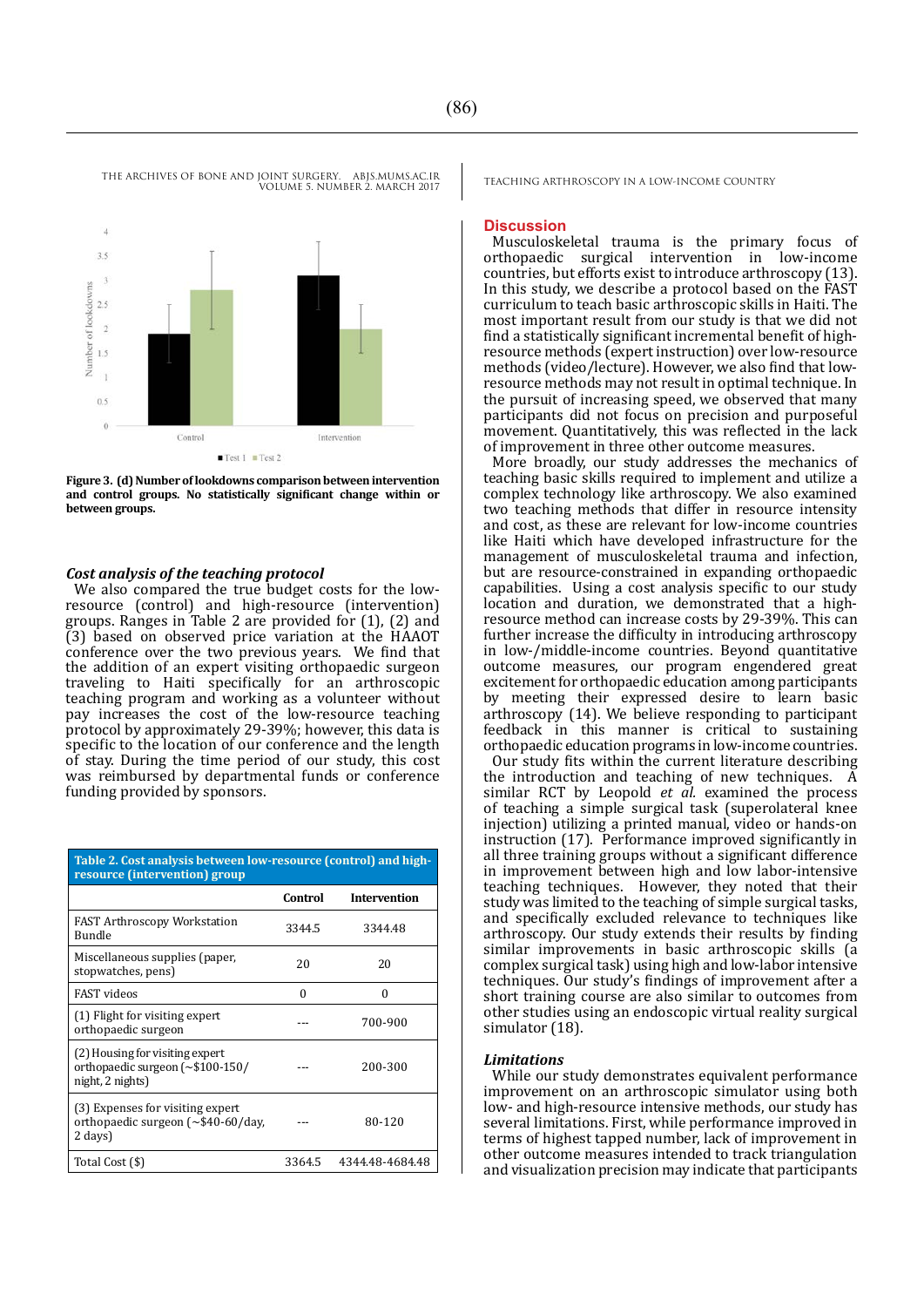THE ARCHIVES OF BONE AND JOINT SURGERY. ABJS.MUMS.AC.IR<br>VOUME S NUMBER 2 MARCH 2017 VOLUME 5. NUMBER 2. MARCH 2017

failed to learn ideal technique. This is relevant, as studies by Strom et al. have shown that it is important to introduce good practices early before negative ones are ingrained (18). In addition, improved performance may not translate to enhanced outcomes on more complex simulators or in operative performance based on the results of prior studies, although this is controversial (16, 19). We also note that our study was aimed at evaluating meaningful, i.e. large, improvements between intervention and control groups but was not powered to detect smaller levels of difference. Further study is needed with larger samples for validation, but given the high cost differential between video and live in-person teaching, only a marginal improvement with in-person teaching may not be financially justified for teaching beginner skills like operating the camera and using an arthroscopic probe. In addition, low-income countries like Haiti only graduate a small number of residents per year (a maximum of 12 at present), so our study with forty-eight orthopaedic resident and attending surgeons already represents a large population in this context for a single-country study. Lastly, while our study demonstrates initial improvement, it is unclear if this learning persists over the long-term (20).

We describe a potential low-resource intensive protocol using video alone for learning basic arthroscopic skills in Haiti, and we do not find significant incremental benefit of higher resource methods involving hands-on expert instruction.

This research did not receive any specific grant from funding agencies in the public, commercial, or not-forprofit sectors.

The authors report no conflict of interest concerning the materials or methods used in this study or the findings specified in this paper.

Abhiram R. Bhashyam MD MPP Catherine Logan MD MBA MSPT Rameez A. Qudsi MD Harvard Combined Orthopaedics Residency Program, Boston, MA, USA

Heather J. Roberts MD Harvard Medical School, Boston, MA, USA

Jacky Fils MD MPH Program in Global Surgery and Social Change, Boston Children's Hospital, Department of Plastic & Oral Surgery, Boston, MA, USA

George S.M. Dyer MD Brigham and Women's Hospital, Department of Orthopaedic Surgery, Boston, MA, USA

#### **References**

- 1. Coughlin RR, Kelly NA, Berry W. Nongovernmental organizations in musculoskeletal care: Orthopaedics Overseas. Clin Orthop Relat Res. 2008; 466(10):2438–42.
- 2. Dormans JP. Orthopaedic surgery in the developing world--can orthopaedic residents help? J Bone Joint Surg Am. 2002; 84-A(6):1086–94.
- 3. Spiegel DA, Gosselin RA, Coughlin RR, Joshipura M, Browner BD, Dormans JP. The burden of musculoskeletal injury in low and middle-income countries: challenges and opportunities. J Bone Joint Surg Am. 2008; 90(4):915–23.
- 4. Spiegel DA, Gosselin RA, Coughlin RR, Kushner AL, Bickler SB. Topics in global public health. Clin Orthop Relat Res. 2008; 466(10):2377–84.
- 5. Apisarnthanarak A, Wittayachanyapong S, Sitaposa P, Thongphubeth K, Babcock H, Fraser VJ. Difficulty in diagnosing surgical site infection after arthroscopy in developing countries. Infect Control Hosp Epidemiol. 2009; 30(6):609–10.
- 6. Azubuike SO, Okojie OH. An epidemiological study of

football (soccer) injuries in Benin City, Nigeria. Br J Sports Med. 2008; 43(5):382–6.

- 7. Emami Meybodi MK, Ladani MJ, Emami Meybodi T, Rahimnia A, Dorostegan A, Abrisham J, *et al*. Concomitant ligamentous and meniscal knee injuries in femoral shaft fracture. J Orthop Traumatol. 2013; 15(1):35–9.
- 8. Chen XZ, Liu CG, Chen Y, Wang LQ, Zhu QZ, Lin P. Arthroscopy-assisted surgery for tibial plateau fractures. Arthroscopy. 2015; 31(1):143–53.
- 9. Sabat D, Jain A, Kumar V. Displaced posterior cruciate ligament avulsion fractures: a retrospective comparative study between open posterior approach and arthroscopic single-tunnel. Arthroscopy. 2016; 32(1):44-53.
- 10.Parkkinen M, Madanat R, Mäkinen TJ, [Mustonen A,](https://www.ncbi.nlm.nih.gov/pubmed/?term=Mustonen%20A%5BAuthor%5D&cauthor=true&cauthor_uid=25452365) [Koskinen SK](https://www.ncbi.nlm.nih.gov/pubmed/?term=Koskinen%20SK%5BAuthor%5D&cauthor=true&cauthor_uid=25452365), [Lindahl J.](https://www.ncbi.nlm.nih.gov/pubmed/?term=Lindahl%20J%5BAuthor%5D&cauthor=true&cauthor_uid=25452365) The usefulness of MRI and arthroscopy in the diagnosis and treatment of softtissue injuries associated with split-depression fractures of the lateral tibial condyle. Bone Joint J.